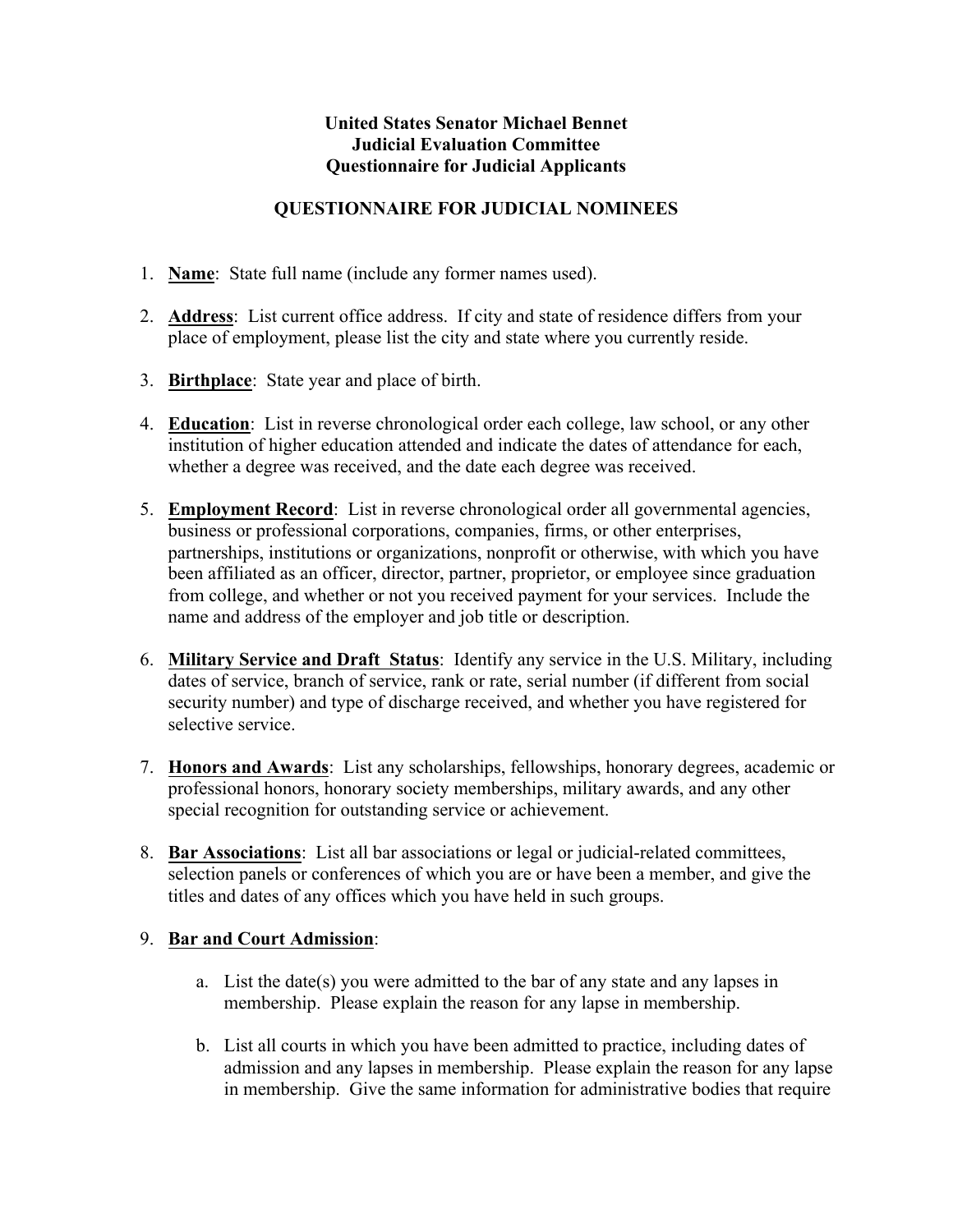special admission to practice.

#### 10. **Memberships**:

- a. List all professional, business, fraternal, scholarly, civic, charitable, or other organizations, other than those listed in response to Questions 9 or 10 to which you belong, or to which you have belonged, since graduation from law school. Provide dates of membership or participation, and indicate any office you held. Include clubs, working groups, advisory or editorial boards, panels, committees, conferences, or publications.
- b. The American Bar Association's Commentary to its Code of Judicial Conduct states that it is inappropriate for a judge to hold membership in any organization that invidiously discriminates on the basis of race, sex, or religion, or national origin. Indicate whether any of these organizations listed in response to 11a above currently discriminate or formerly discriminated on the basis of race, sex, religion or national origin either through formal membership requirements or the practical implementation of membership policies. If so, describe any action you have taken to change these policies and practices.

### 11. **Published Writings and Public Statements**:

- a. List the titles, publishers, and dates of books, articles, reports, letters to the editor, editorial pieces, or other published material you have written or edited, including material published only on the Internet.
- 12. **Judicial Office**: State (chronologically) any judicial offices you have held, including positions as an administrative law judge, whether such position was elected or appointed, and a description of the jurisdiction of each such court.
	- a. Approximately how many cases have you presided over that have gone to verdict or judgment?
		- i. Of these, approximately what percent were:
		- ii. jury trials: jury trials:  $\frac{\%}{\%}$  bench trials:  $\frac{\%}{\%}$  [total 100%] iii. civil proceedings:  $\frac{\%}{\%}$ criminal proceedings: \_\_\_% [total 100%]
	- b. Provide citations for all opinions you have written, including concurrences and dissents.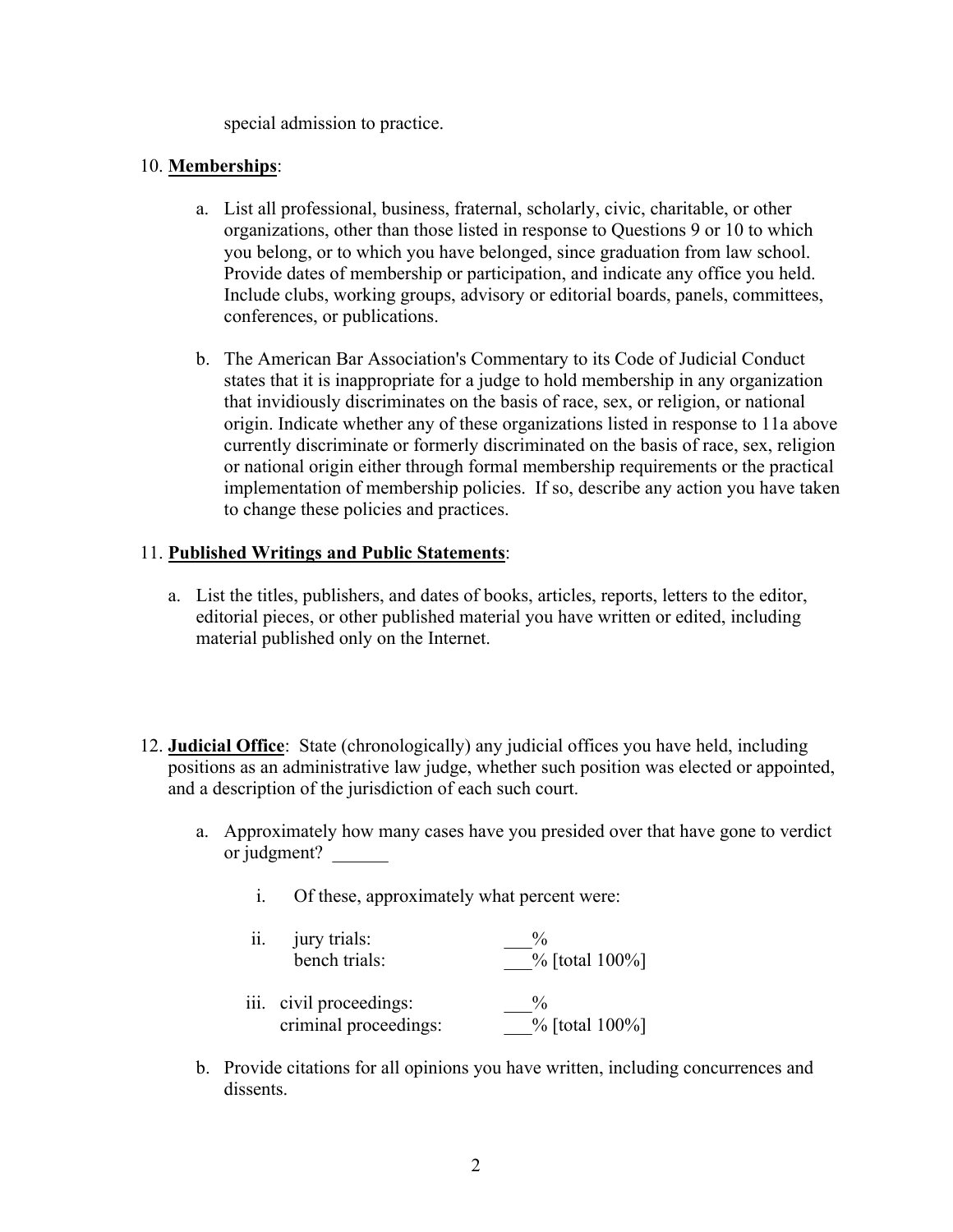- c. For each of the 10 most significant cases over which you presided, provide: (1) a capsule summary of the nature the case; (2) the outcome of the case; (3) the name and contact information for counsel who had a significant role in the trial of the case; and (3) the citation of the case (if reported) or the docket number and a copy of the opinion or judgment (if not reported).
- d. For each of the 10 most significant opinions you have written, provide: (1) citations for those decisions that were published; (2) a copy of those decisions that were not published; and (3) the names and contact information for the attorneys who played a significant role in the case.
- e. Provide a list of all cases in which certiorari was requested or granted.
- f. Provide a brief summary of and citations for all of your opinions where your decisions were reversed by a reviewing court or where your judgment was affirmed with significant criticism of your substantive or procedural rulings. If any of the opinions listed were not officially reported, provide copies of the opinions.
- g. Provide a description of the number and percentage of your decisions in which you issued an unpublished opinion and the manner in which those unpublished opinions are filed and/or stored.
- h. Provide citations for significant opinions on federal or state constitutional issues, together with the citation to appellate court rulings on such opinions. If any of the opinions listed were not officially reported, provide copies of the opinions.
- i. Provide citations to all cases in which you sat by designation on a federal court of appeals, including a brief summary of any opinions you authored, whether majority, dissenting, or concurring, and any dissenting opinions you joined.
- 13. **Recusal:** If you are or have been a judge, identify the basis by which you have assessed the necessity or propriety of recusal (If your court employs an "automatic" recusal system by which you may be recused without your knowledge, please include a general description of that system.) Provide a list of any cases, motions or matters that have come before you in which a litigant or party has requested that you recuse yourself due to an asserted conflict of interest or in which you have recused yourself sua sponte. Identify each such case, and for each provide the following information:
	- a. whether your recusal was requested by a motion or other suggestion by a litigant or a party to the proceeding or by any other person or interested party; or if you recused yourself sua sponte;
	- b. a brief description of the asserted conflict of interest or other ground for recusal;
	- c. the procedure you followed in determining whether or not to recuse yourself;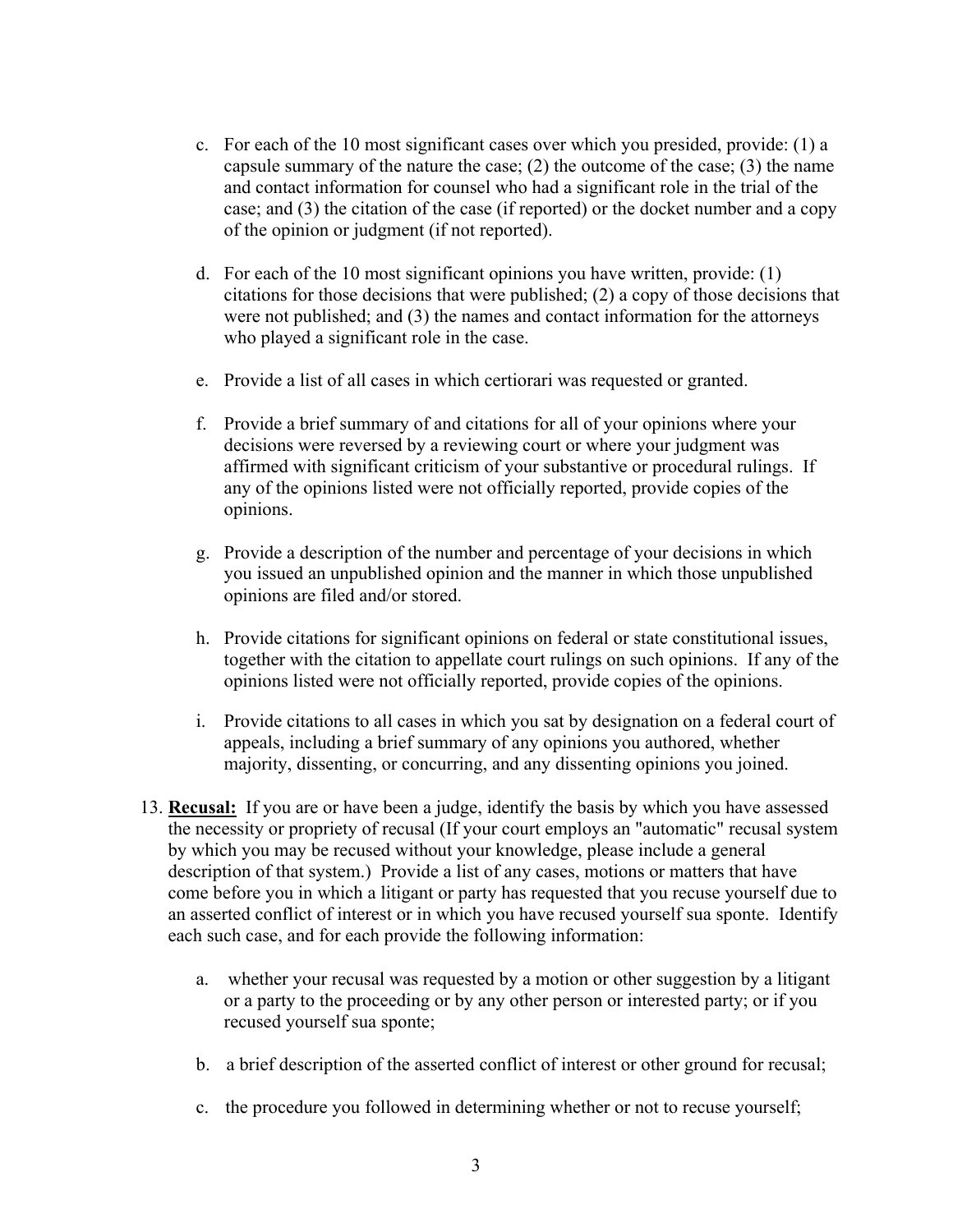d. your reason for recusing or declining to recuse yourself, including any action taken to remove the real, apparent or asserted conflict of interest or to cure any other ground for recusal.

## 14. **Public Office, Political Activities and Affiliations**:

- a. List chronologically any public offices you have held, other than judicial offices, including the terms of service and whether such positions were elected or appointed. If appointed, please include the name of the individual who appointed you. Also, state chronologically any unsuccessful candidacies you have had for elective office or unsuccessful nominations for appointed office.
- b. List all memberships and offices held in and services rendered, whether compensated or not, to any political party or election committee. If you have ever held a position or played a role in a political campaign, identify the particulars of the campaign, including the candidate, dates of the campaign, your title and responsibilities.
- 15. **Legal Career:** Answer each part separately.
	- a. Describe chronologically your law practice and legal experience after graduation from law school including:
		- i. whether you served as clerk to a judge, and if so, the name of the judge, the court and the dates of the period you were a clerk;
		- ii. whether you practiced alone, and if so, the addresses and dates;
		- iii. the dates, names and addresses of law firms or offices, companies or governmental agencies with which you have been affiliated, and the nature of your affiliation with each.
		- iv. Whether you served as a mediator or arbitrator in alternative dispute resolution proceedings and, if so, a description of the 10 most significant matters with which you were involved in that capacity.
	- b. Describe:
		- i. the general character of your law practice and indicate by date when its character has changed over the years.
		- ii. your typical clients and the areas at each period of your legal career, if any, in which you have specialized.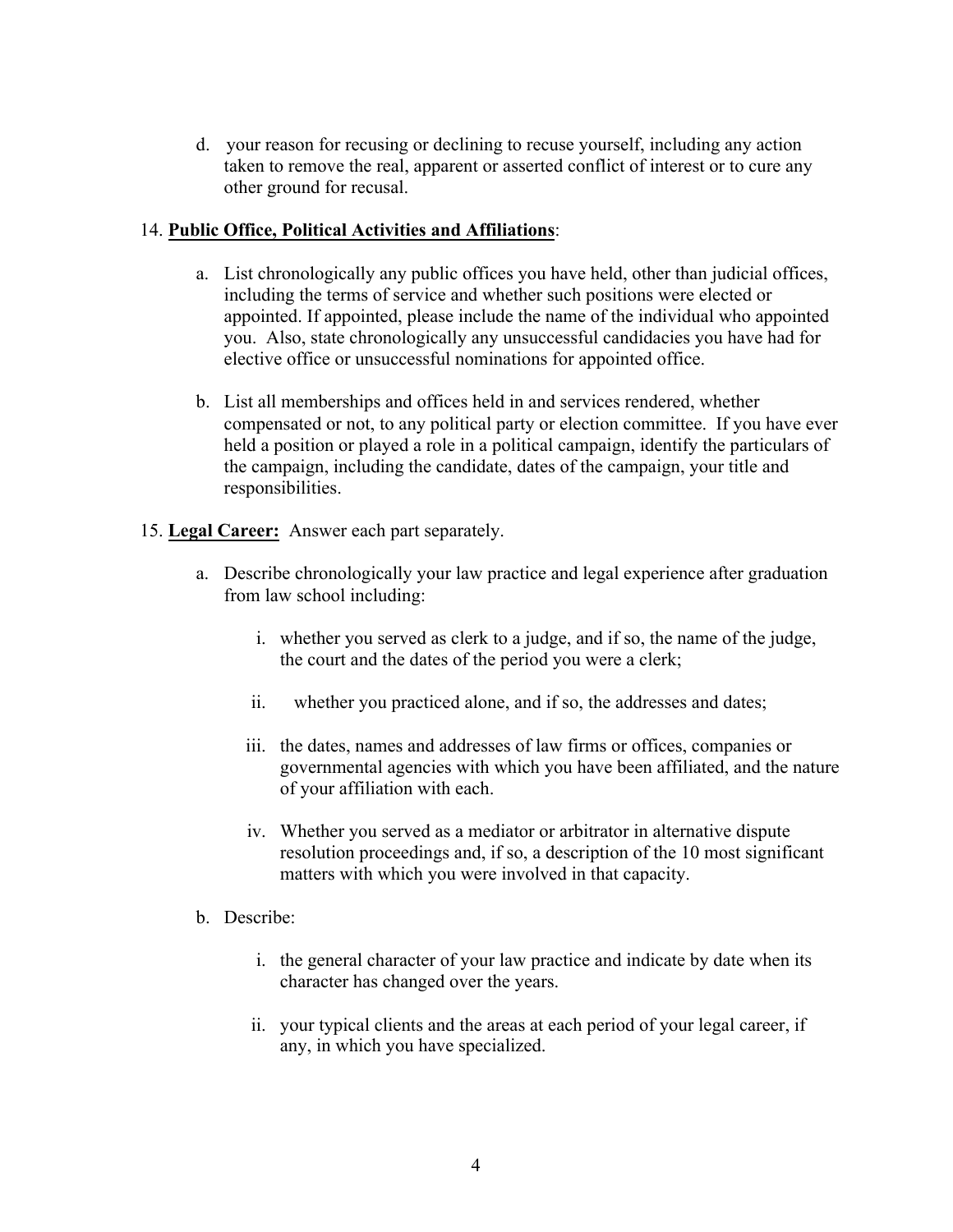- c. Describe the percentage of your practice that has been in litigation and whether you appeared in court frequently, occasionally, or not at all. If the frequency of your appearances in court varied, describe such variance, providing dates.
	- i. Indicate the percentage of your practice in:
		- 1. federal courts:  $\frac{\%}{\%}$ <br>2. state courts of record:  $\frac{\%}{\%}$
		- 2. state courts of record:
		-
		- 3. other courts:  $\frac{9}{4}$  administrative agencies:  $\frac{9}{4}$ 4. administrative agencies:
	- ii. Indicate the percentage of your practice in:

|  | 1. civil proceedings: | $\frac{0}{0}$ |
|--|-----------------------|---------------|
|  |                       |               |

- 2. criminal proceedings:  $\frac{9}{6}$
- d. State the number of cases in courts of record, including cases before administrative law judges, you tried to verdict, judgment or final decision (rather than settled), indicating whether you were sole counsel, chief counsel, or associate counsel.
	- i. What percentage of these trials were:

| $1.$ jury:   |  |
|--------------|--|
| 2. non-jury: |  |

- e. Describe your practice, if any, before the Supreme Court of the United States. Supply a copy of any briefs, amicus or otherwise, and, if applicable, any oral argument transcripts before the Supreme Court in connection with your practice.
- 16. **Litigation**: Describe the ten (10) most significant litigated matters which you personally handled, and whether or not you were the attorney of record. Give the citations, if the cases were reported, and the docket number and date if unreported. Give a capsule summary of the substance of each case. Identify the party or parties whom you represented; describe in detail the nature of your participation in the litigation and the final disposition of the case. Also state as to each case:
	- a. the date of representation;
	- b. the name of the court and the name of the judge or judges before whom the case was litigated; and
	- c. the individual name, addresses, and telephone numbers of co-counsel and of principal counsel for each of the other parties.
- 17. **Legal Activities**: Describe the most significant legal activities you have pursued, including significant litigation which did not progress to trial or legal matters that did not involve litigation. Describe fully the nature of your participation in these activities. List any client(s) or organization(s) for whom you performed lobbying activities and describe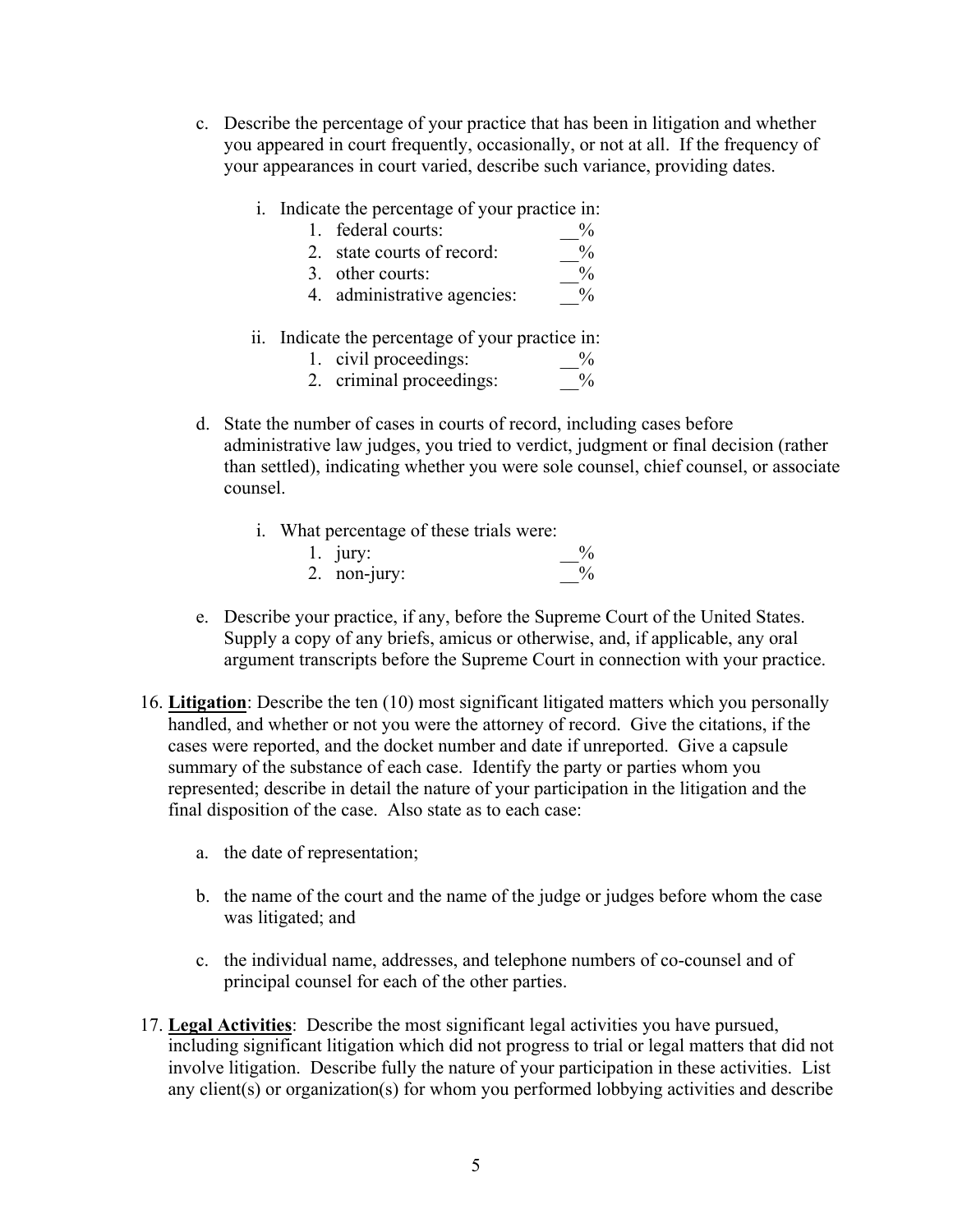the lobbying activities you performed on behalf of such client(s) or organizations(s). (Note: As to any facts requested in this question, please omit any information protected by the attorney-client privilege.)

- 18. **Teaching**: What courses have you taught? For each course, state the title, the institution at which you taught the course, the years in which you taught the course, and describe briefly the subject matter of the course and the major topics taught. If you have a syllabus of each course, provide a copy to the committee.
- 19. **Deferred Income/ Future Benefits**: List the sources, amounts and dates of all anticipated receipts from deferred income arrangements, stock, options, uncompleted contracts and other future benefits which you expect to derive from previous business relationships, professional services, firm memberships, former employers, clients or customers. Describe the arrangements you have made to be compensated in the future for any financial or business interest.
- 20. **Outside Commitments During Court Service**: Do you have any plans, commitments, or agreements to pursue outside employment, with or without compensation, during your service with the court? If so, explain.
- 21. **Sources of Income**: List sources and amounts of all income received during the calendar year preceding your nomination and for the current calendar year, including all salaries, fees, dividends, interest, gifts, rents, royalties, licensing fees, honoraria, and other items exceeding \$500 or more (if you prefer to do so, copies of the financial disclosure report, required by the Ethics in Government Act of 1978, may be substituted here).

### 22. **Potential Conflicts of Interest**:

- a. Identify the family members or other persons, parties, categories of litigation, and financial arrangements that are likely to present potential conflicts-of-interest when you first assume the position to which you have been nominated. Explain how you would address any such conflict if it were to arise.
- b. Explain how you will resolve any potential conflict of interest, including the procedure you will follow in determining these areas of concern.
- 23. **Pro Bono Work**: An ethical consideration under Canon 2 of the American Bar Association's Code of Professional Responsibility calls for "every lawyer, regardless of professional prominence or professional workload, to find some time to participate in serving the disadvantaged." Describe what you have done to fulfill these responsibilities, listing specific instances and the amount of time devoted to each.
- 24. **Financial Disclosure**: If selected as a finalist, please be prepared to submit a detailed financial statement.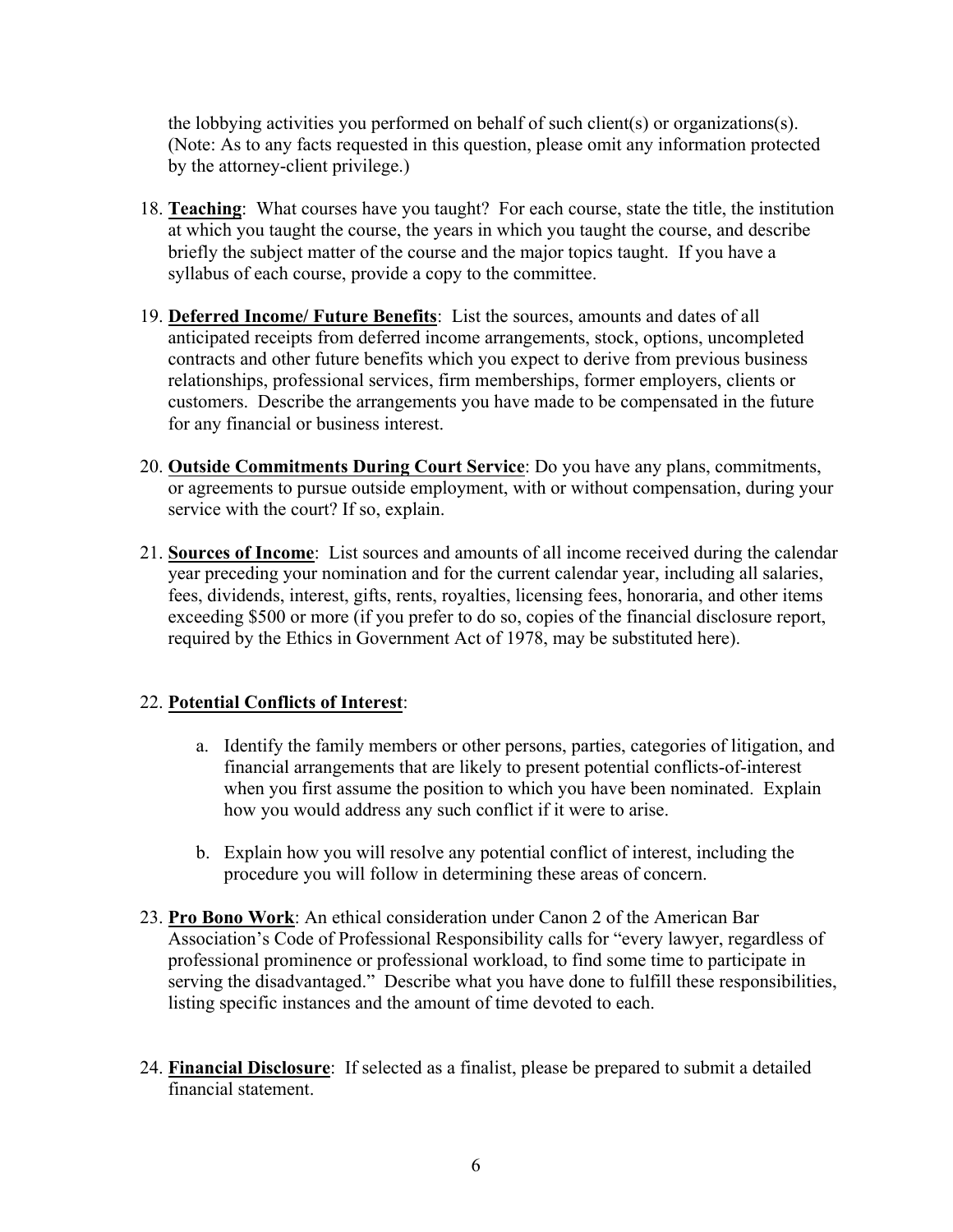- 25. **Employment History**: State whether you have ever been discharged from employment for any reason or have ever resigned after being informed that your employer intended to discharge you.
- 26. **Bankruptcy and Tax Information**: Information under this heading must be provided for yourself and your spouse.
	- a. Have you and your spouse filed and paid all taxes (federal, state and local) as of the date of your application? Indicate if you filed "married filing separately."
	- b. Have you ever made any back tax payments? If so, indicate if you have made any back tax payments, and provide full details.
	- c. Has a tax lien or other collection procedure(s) ever been instituted against you or your spouse by federal, state, or local authorities? If so, provide full details.
	- d. Have you or your spouse ever been the subject of any audit, investigation, or inquiry for federal, state, or local taxes? If so, provide full details.
	- e. Have you or your spouse ever declared bankruptcy? If so, provide full details.

# 27. **Past Investigations and Complaints**:

- a. State whether, to your knowledge, you or any organization of which you were or are an officer, director, or active participant at a relevant time has ever been under federal, state, or local investigation for a possible violation of any civil or criminal statute or administrative agency regulation. If so, provide full details.
- b. Have you ever been the subject of a complaint to any court, administrative agency, bar association, disciplinary committee, or other professional group for a breach of ethics, unprofessional conduct or a violation of any rule of practice? If so, provide full details.
- 28. **Party to Civil Legal or Administrative Proceedings:** State whether you, or any business of which you are or were an officer at a relevant time, have ever been a party or otherwise involved as a party in any civil, legal or administrative proceedings. If so, describe in detail the nature of your participation in the litigation and the final disposition of the case. Include all proceedings in which you were a party in interest. If you are or were a party as part of a partnership, include only if you were involved in a personal, managerial, or supervisory capacity.
- 29. **Prior Arrests:** Have you ever been arrested for, charged with, or convicted of a crime, other than a minor traffic violation, that is reflected in a record available to the public? If so, provide the relevant dates of arrest, charge and disposition, and describe the particulars of the offense.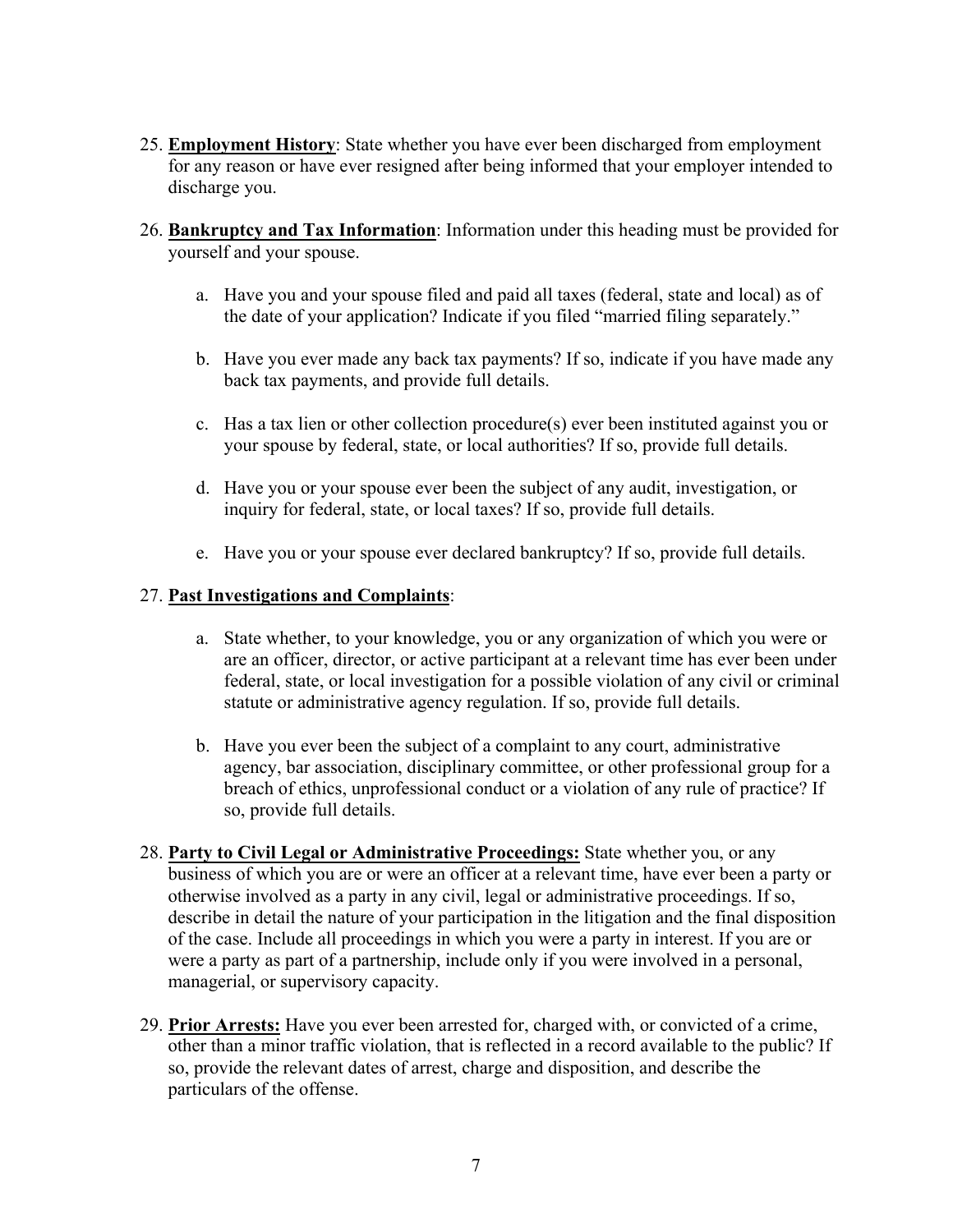#### 30. **Health:**

- a. What is the present state of your health?
- b. List the date of your last physical examination.
- c. Have you ever been treated for or had any problem with alcoholism or any related condition associated with consumption of alcoholic beverages or any other form of drug addiction or dependence? If so, give details.
- 31. **Disclosure**: Describe any unfavorable information that might affect your nomination, if made.